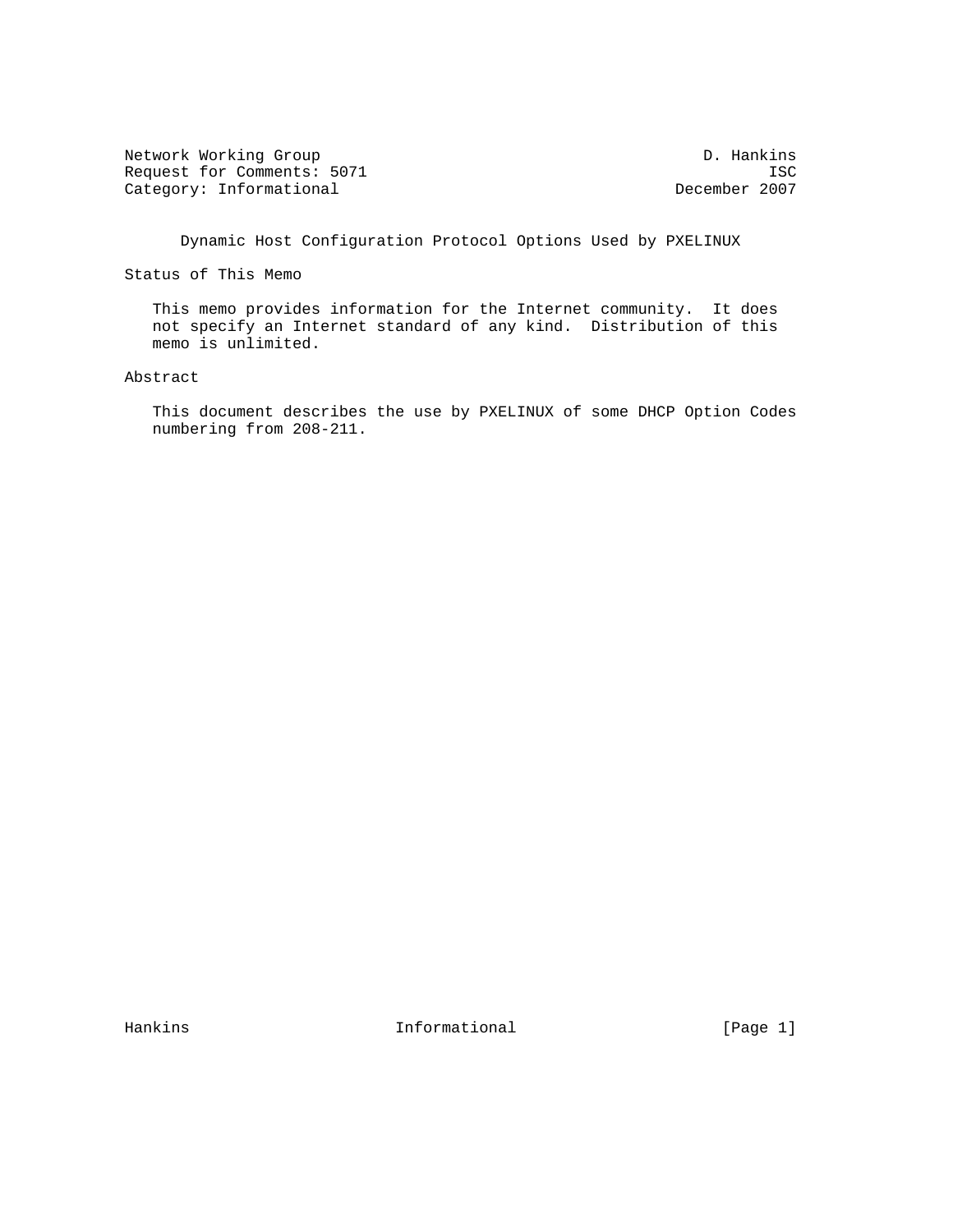Table of Contents

| $1$ .          |      |                                                                                                                                                                                                                                                                                                                                    |  |  |  |  |  |  |  |  |  | $\mathbf{3}$    |
|----------------|------|------------------------------------------------------------------------------------------------------------------------------------------------------------------------------------------------------------------------------------------------------------------------------------------------------------------------------------|--|--|--|--|--|--|--|--|--|-----------------|
| 2.             |      | $\mathbb{F}$ $\mathbb{F}$ $\mathbb{F}$ $\mathbb{F}$ $\mathbb{F}$ $\mathbb{F}$ $\mathbb{F}$ $\mathbb{F}$ $\mathbb{F}$ $\mathbb{F}$ $\mathbb{F}$ $\mathbb{F}$ $\mathbb{F}$ $\mathbb{F}$ $\mathbb{F}$ $\mathbb{F}$ $\mathbb{F}$ $\mathbb{F}$ $\mathbb{F}$ $\mathbb{F}$ $\mathbb{F}$ $\mathbb{F}$ $\mathbb{F}$ $\mathbb{F}$ $\mathbb{$ |  |  |  |  |  |  |  |  |  | $\overline{4}$  |
| 3 <sub>1</sub> |      |                                                                                                                                                                                                                                                                                                                                    |  |  |  |  |  |  |  |  |  | $\overline{4}$  |
|                | 3.1. |                                                                                                                                                                                                                                                                                                                                    |  |  |  |  |  |  |  |  |  | $\overline{4}$  |
|                | 3.2. |                                                                                                                                                                                                                                                                                                                                    |  |  |  |  |  |  |  |  |  | 5               |
|                | 3.3. |                                                                                                                                                                                                                                                                                                                                    |  |  |  |  |  |  |  |  |  | 5               |
|                | 3.4. |                                                                                                                                                                                                                                                                                                                                    |  |  |  |  |  |  |  |  |  | 5               |
|                |      |                                                                                                                                                                                                                                                                                                                                    |  |  |  |  |  |  |  |  |  | 5               |
|                | 4.1. |                                                                                                                                                                                                                                                                                                                                    |  |  |  |  |  |  |  |  |  | 5               |
|                | 4.2. |                                                                                                                                                                                                                                                                                                                                    |  |  |  |  |  |  |  |  |  | 6               |
|                | 4.3. |                                                                                                                                                                                                                                                                                                                                    |  |  |  |  |  |  |  |  |  | $6\,$           |
|                | 4.4. |                                                                                                                                                                                                                                                                                                                                    |  |  |  |  |  |  |  |  |  | $\overline{6}$  |
|                | 4.5. | Client and Server Behaviour                                                                                                                                                                                                                                                                                                        |  |  |  |  |  |  |  |  |  | $6\phantom{1}$  |
|                |      |                                                                                                                                                                                                                                                                                                                                    |  |  |  |  |  |  |  |  |  | $7\phantom{.0}$ |
|                | 5.1. |                                                                                                                                                                                                                                                                                                                                    |  |  |  |  |  |  |  |  |  | 7               |
|                | 5.2. |                                                                                                                                                                                                                                                                                                                                    |  |  |  |  |  |  |  |  |  | 7               |
|                | 5.3. |                                                                                                                                                                                                                                                                                                                                    |  |  |  |  |  |  |  |  |  | $7\phantom{.0}$ |
|                | 5.4. |                                                                                                                                                                                                                                                                                                                                    |  |  |  |  |  |  |  |  |  | 8               |
|                | 5.5. | Client and Server Behaviour                                                                                                                                                                                                                                                                                                        |  |  |  |  |  |  |  |  |  | 8               |
| რ.             |      |                                                                                                                                                                                                                                                                                                                                    |  |  |  |  |  |  |  |  |  | 9               |
|                | 6.1. |                                                                                                                                                                                                                                                                                                                                    |  |  |  |  |  |  |  |  |  | 9               |
|                | 6.2. |                                                                                                                                                                                                                                                                                                                                    |  |  |  |  |  |  |  |  |  | $\mathsf{Q}$    |
|                | 6.3. |                                                                                                                                                                                                                                                                                                                                    |  |  |  |  |  |  |  |  |  | 10              |
|                | 6.4. |                                                                                                                                                                                                                                                                                                                                    |  |  |  |  |  |  |  |  |  | 10              |
|                | 6.5. | Client and Server Behaviour                                                                                                                                                                                                                                                                                                        |  |  |  |  |  |  |  |  |  | 10              |
| 7.             |      |                                                                                                                                                                                                                                                                                                                                    |  |  |  |  |  |  |  |  |  | 11              |
| 8.             |      |                                                                                                                                                                                                                                                                                                                                    |  |  |  |  |  |  |  |  |  | 11              |
| 9.             |      |                                                                                                                                                                                                                                                                                                                                    |  |  |  |  |  |  |  |  |  | 11              |
| 10.            |      |                                                                                                                                                                                                                                                                                                                                    |  |  |  |  |  |  |  |  |  |                 |
|                |      |                                                                                                                                                                                                                                                                                                                                    |  |  |  |  |  |  |  |  |  |                 |
|                |      | 11.1. Normative References 12                                                                                                                                                                                                                                                                                                      |  |  |  |  |  |  |  |  |  |                 |
|                |      | 11.2. Informative References 12                                                                                                                                                                                                                                                                                                    |  |  |  |  |  |  |  |  |  |                 |

Hankins Informational [Page 2]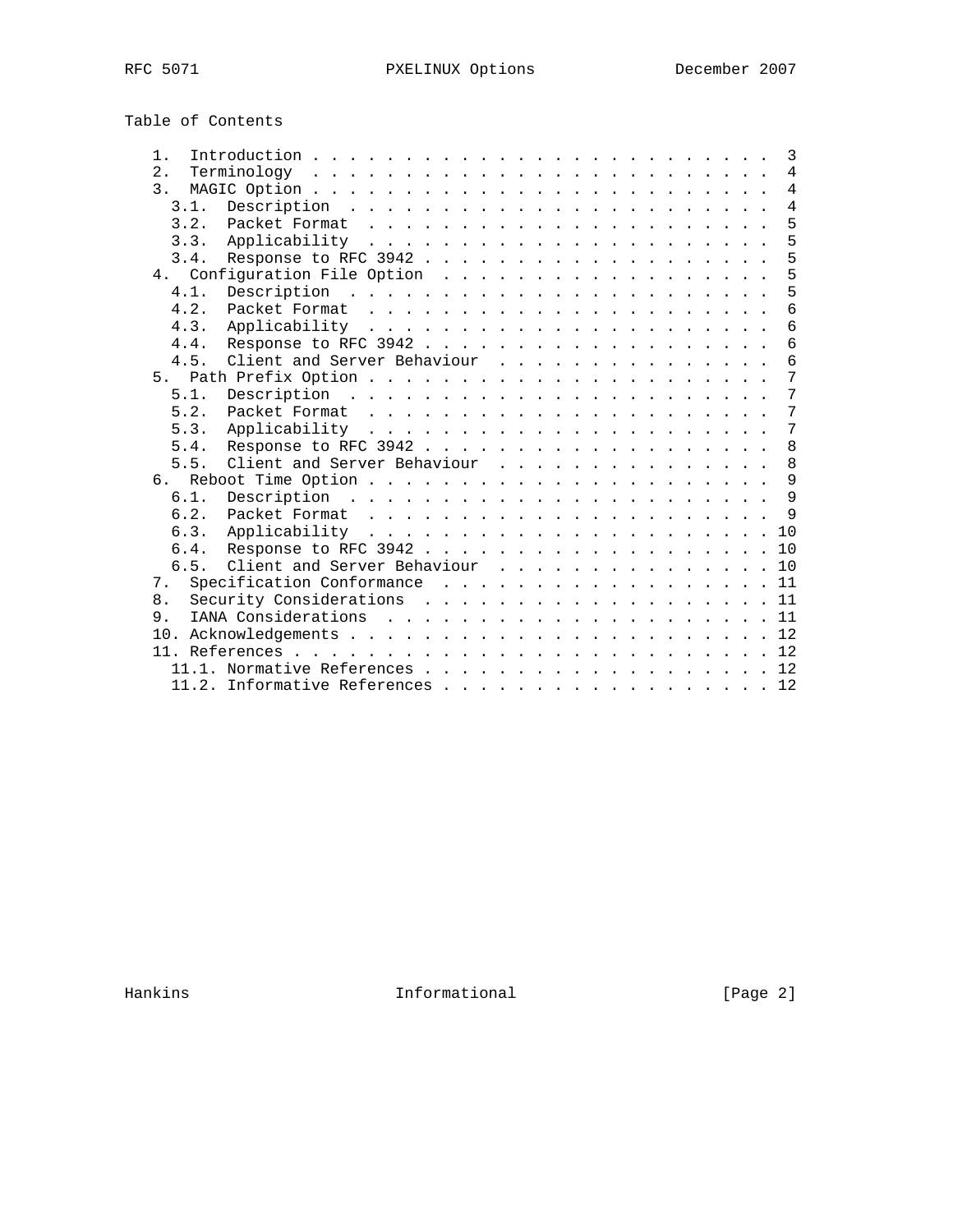# 1. Introduction

 PXE, the Preboot eXecution Environment, is a first-stage network bootstrap agent. PXE is loaded out of firmware on the client host, and performs DHCP [3] queries to obtain an IP address.

 Once on the network, it loads a second-stage bootstrap agent as configured by DHCP header and option contents.

 PXELINUX is one such second-stage bootstrap agent. Once PXE has passed execution to it, PXELINUX seeks its configuration from a cache of DHCP options supplied to the PXE first-stage agent, and then takes action based upon those options.

 Most frequently, this implies loading via Trivial File Transfer Protocol (TFTP) [6] one or more images that are decompressed into memory, then executed to pass execution to the final Host Operating System.

 PXELINUX uses DHCP options 208-211 to govern parts of this bootstrap process, but these options are not requested by the PXE DHCP client at the time it acquires its lease. At that time, the PXE bootloader has no knowledge that PXELINUX is going to be in use, and even so, would have no way to know what option(s) PXELINUX might digest. Local installations that serve this PXELINUX image to its clients must also configure their DHCP servers to provide these options even though they are not on the DHCP Parameter Request List [4].

These options are:

- o "MAGIC" 208 An option whose presence and content verifies to the PXELINUX bootloader that the options numbered 209-211 are for the purpose as described herein.
- o "ConfigFile" 209 Configures the path/filename component of the configuration file's location, which this bootloader should use to configure itself.
- o "PathPrefix" 210 Configures a value to be prepended to the ConfigFile to discern the directory location of the file.
- o "RebootTime" 211 Configures a timeout after which the bootstrap program will reboot the system (most likely returning it to PXE).

 Historically, these option codes numbering from 208-211 were designated 'Site Local', but after publication of RFC3942 [8], they were made available for allocation as new standard DHCP options.

Hankins 1nformational [Page 3]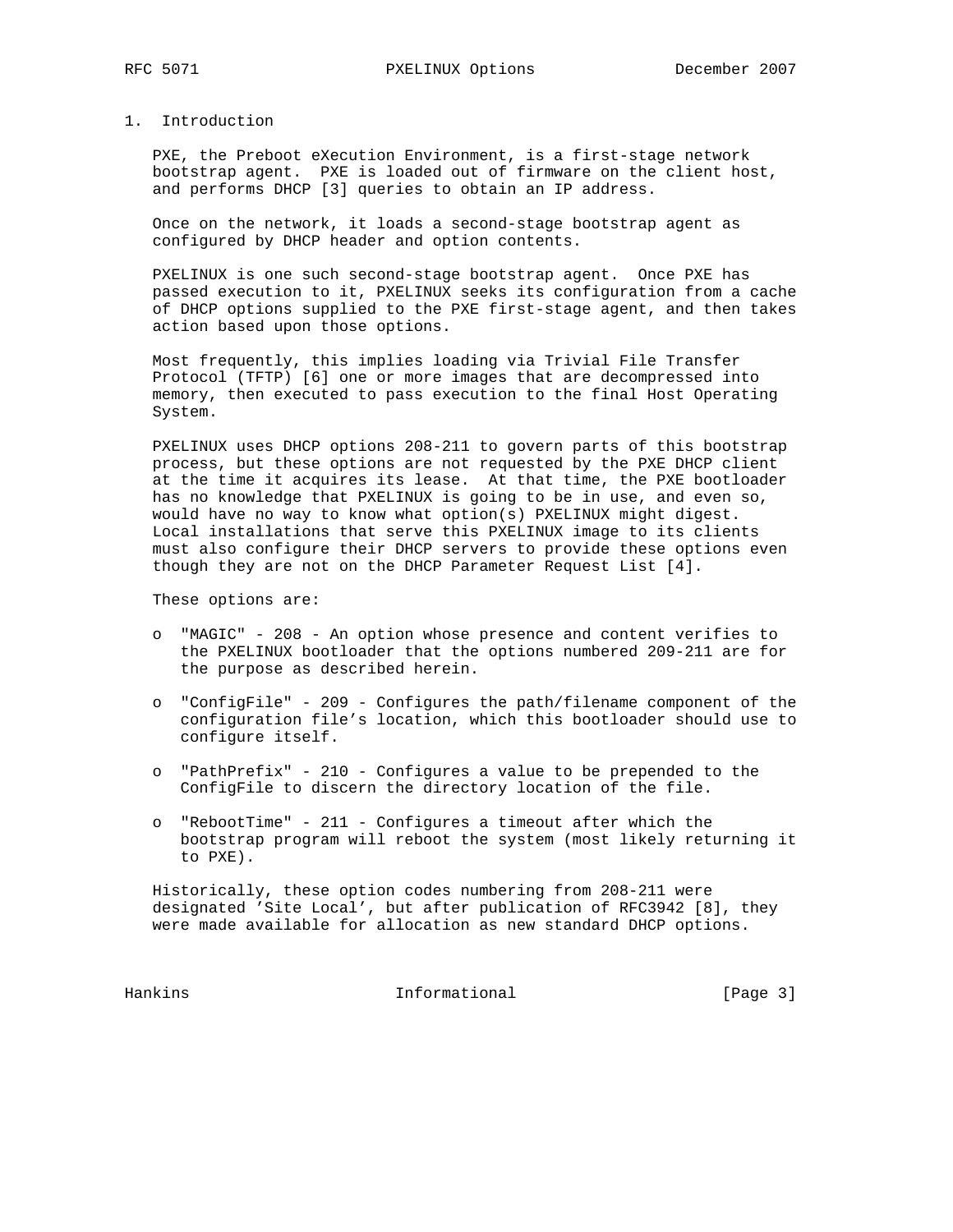This document marks these codes as assigned.

 This direct assignment of option code values in the option definitions below is unusual as it is not mentioned in DHCP Option Code assignment guidelines [5]. This document's Option Code assignments are done within RFC 3942's provisions for documenting prior use of option codes within the new range (128-223 inclusive).

- 2. Terminology
	- o "first-stage bootloader" Although a given bootloading order may have many stages, such as where a BIOS boots a DOS Boot Disk, which then loads a PXE executable, it is, in this example, only the PXE executable that this document describes as the "first stage bootloader" -- in essence, this is the first stage of booting at which DHCP is involved.
	- o "second-stage bootloader" This describes a program loaded by the first-stage bootloader at the behest of the DHCP server.
	- o "bootloader" and "network bootstrap agent" These are synonyms, excepting that "bootloader" is intentionally vague in that its next form of bootstrapping may not in fact involve network resources.

 The key words "MAY", "MUST", "MUST NOT", "SHOULD", and "SHOULD NOT" in this document are to be interpreted as described in RFC 2119 [2].

- 3. MAGIC Option
- 3.1. Description

 If this option is provided to the PXE bootloader, then the value is checked by PXELINUX to match the octet string f1:00:74:7e. If this matches, then PXELINUX bootloaders will also consume options 209-211, as described below. Otherwise, they are ignored.

 This measure was intended to ensure that, as the 'Site Local' option space is not allocated from a central authority, no conflict would result in a PXELINUX bootloader improperly digesting options intended for another purpose.

Hankins 10 1nformational 1999 (Page 4)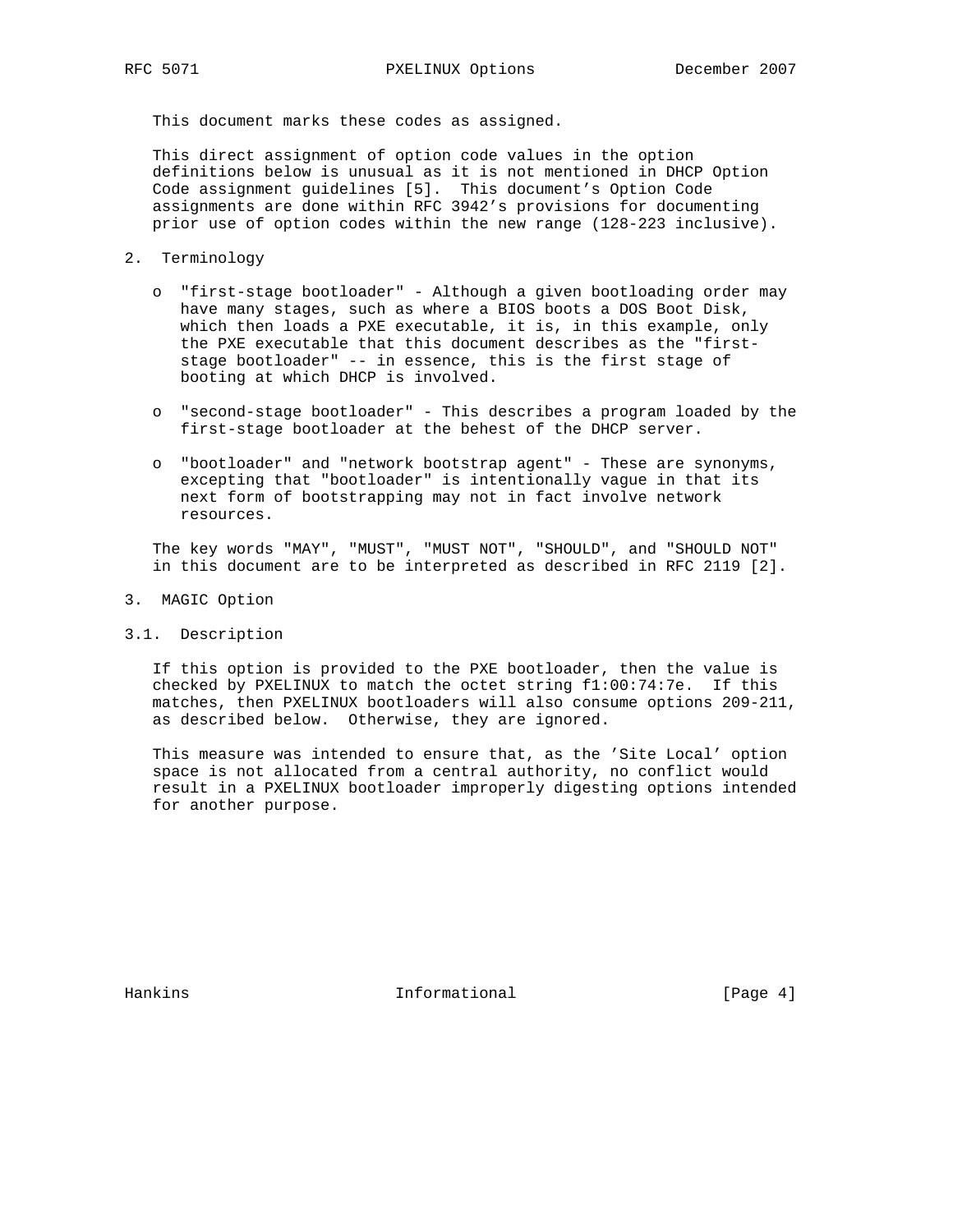# 3.2. Packet Format

The MAGIC Option format is as follows:

|  |  | Code Length m1 m2 m3 | m4                                  |
|--|--|----------------------|-------------------------------------|
|  |  |                      | 208   4   0xF1   0x00   0x74   0x7E |

The code for this option is 208. The length is always four.

3.3. Applicability

This option is absolutely inapplicable to any other purpose.

3.4. Response to RFC 3942

 The option code 208 will be adopted for this purpose and immediately deprecated. Future standards action may return this option to an available status should it be necessary.

 A collision of the use of this option is harmless (at least from PXELINUX' point of view) by design: if it does not match the aforementioned magic value, the PXELINUX bootloader will take no special action.

 The PXELINUX project will deprecate the use of this option; future versions of the software will not evaluate its contents.

 It is reasonable to utilize this option code for another purpose, but it is recommended to do this at a later time, given the desire to avoid potential collisions in legacy user bases.

- 4. Configuration File Option
- 4.1. Description

 Once the PXELINUX executable has been entered from the PXE bootloader, it evaluates this option and loads a file of that name via TFTP. The contents of this file serve to configure PXELINUX in its next stage of bootloading (specifying boot image names, locations, boot-time flags, text to present the user in menu selections, etc).

 In the absence of this option, the PXELINUX agent will search the TFTP server (as determined by PXE prior to this stage) for a config file of several default names.

Hankins 1nformational 1999 [Page 5]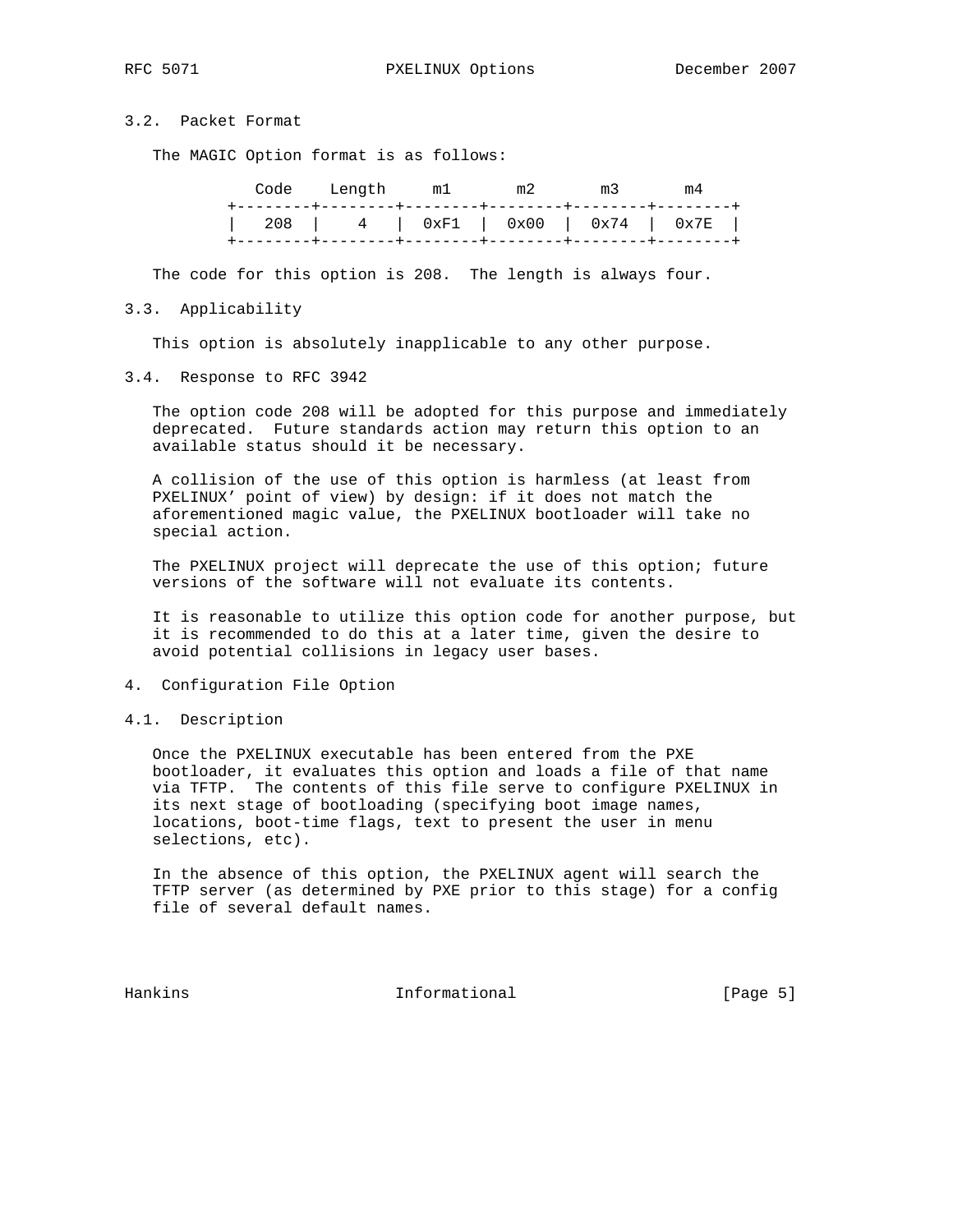# 4.2. Packet Format

The Configuration File Option format is as follows:

|  | Code Length Config-file |  |                             |  |
|--|-------------------------|--|-----------------------------|--|
|  |                         |  | 209   n   c1   c2      c(n) |  |
|  |                         |  |                             |  |

The code for this option is 209. The Config-file  $(cl..c(n))$  is an NVT-ASCII [1] printable string; it is not terminated by a zero or any other value.

4.3. Applicability

 Any bootloader, PXE or otherwise, that makes use of a separate configuration file rather than containing all configurations within DHCP options (which may be impossible due to the limited space available for DHCP options) may conceivably make use of this option.

4.4. Response to RFC 3942

The code 209 will be adopted for this purpose.

4.5. Client and Server Behaviour

 The Config File Option MUST be supplied by the DHCP server if it appears on the Parameter Request List, but MUST also be supplied if the server administrator believed it would later be useful to the client (such as because the server is configured to offer a second stage boot image, which they know will make use of it). The option MUST NOT be supplied if no value has been configured for it, or if a value of zero length has been configured.

 The DHCP client MUST only cache this option in a location the second stage bootloader may access.

 The second-stage bootloader MUST, in concert with other DHCP options and fields, use this option's value as a filename to be loaded via TFTP and read for further second-stage-loader-specific configuration parameters. The format and content of such a file is specific to the second-stage bootloader, and as such, is out of scope of this document.

Hankins 1nformational [Page 6]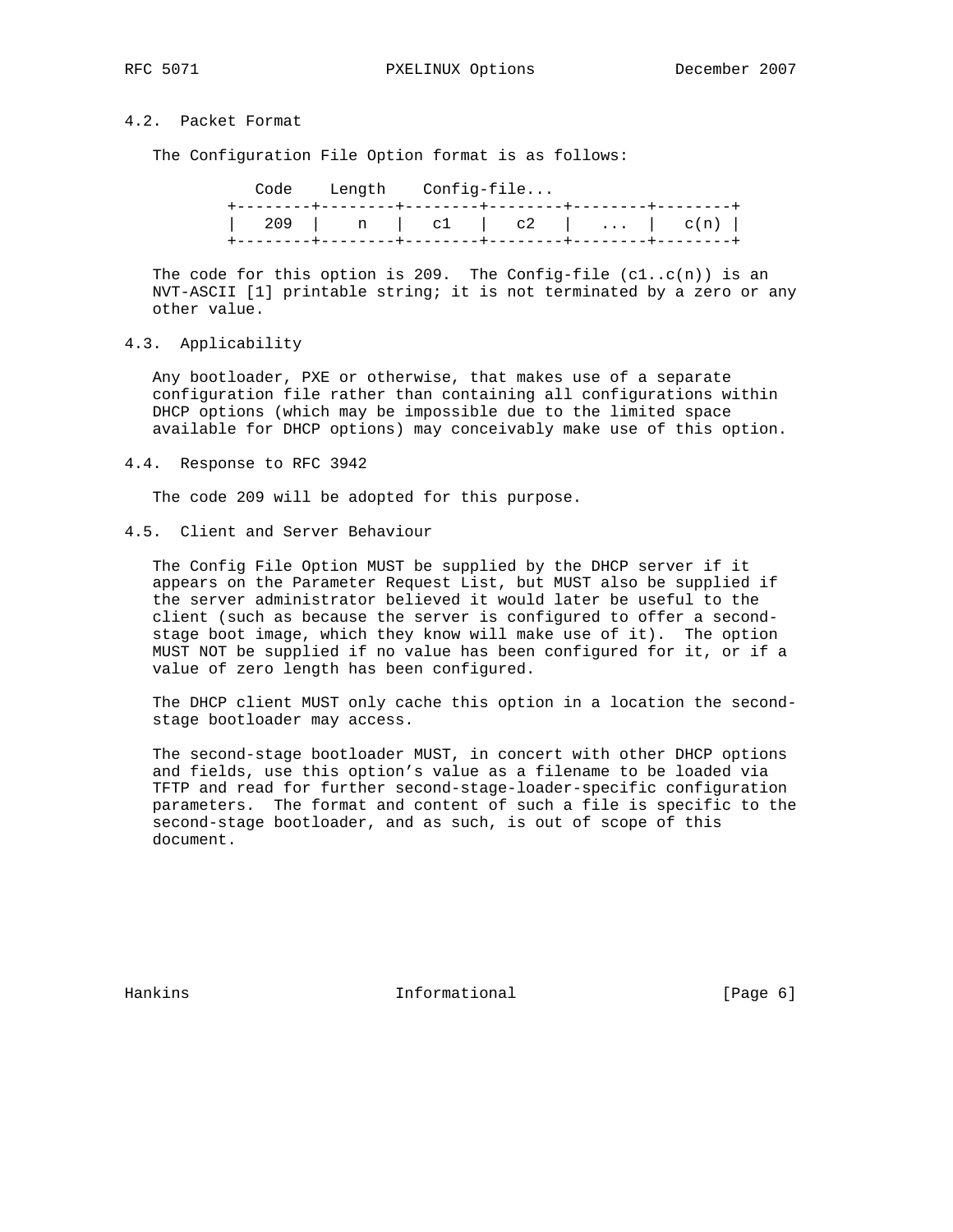# 5. Path Prefix Option

### 5.1. Description

 In PXELINUX' case, it is often the case that several different environments would have the same TFTP path prefix, but would have different filenames (for example: hosts' bootloader images and config files may be kept in a directory structure derived from their Media Access Control (MAC) address). Consequently, it was deemed worthwhile to deliver a TFTP path prefix configuration option, so that these two things could be configured separately in a DHCP Server configuration: the prefix and the possibly host-specific file location.

 The actual filename that PXELINUX requests from its TFTP server is derived by prepending this value to the Config File Option above. Once this config file is loaded and during processing, any TFTP file paths specified within it are similarly processed -- prepending the contents of this option.

#### 5.2. Packet Format

The Path Prefix Option format is as follows:

| 210   n   p1   p2      p(n) |  | Code Length Path-Prefix |  |  |
|-----------------------------|--|-------------------------|--|--|
|                             |  |                         |  |  |

 The code for this option is 210. The Path Prefix is an NVT-ASCII printable string; it is not terminated by zero or any other value.

# 5.3. Applicability

 This option came into existence because server administrators found it useful to configure the prefix and suffix of the config file path separately. A group of different PXE booting clients may use the same path prefix, but different filenames, or vice versa.

 The 'shortcut' this represents is worthwhile, but it is questionable whether that needs to manifest itself on the protocol wire.

Hankins 1nformational [Page 7]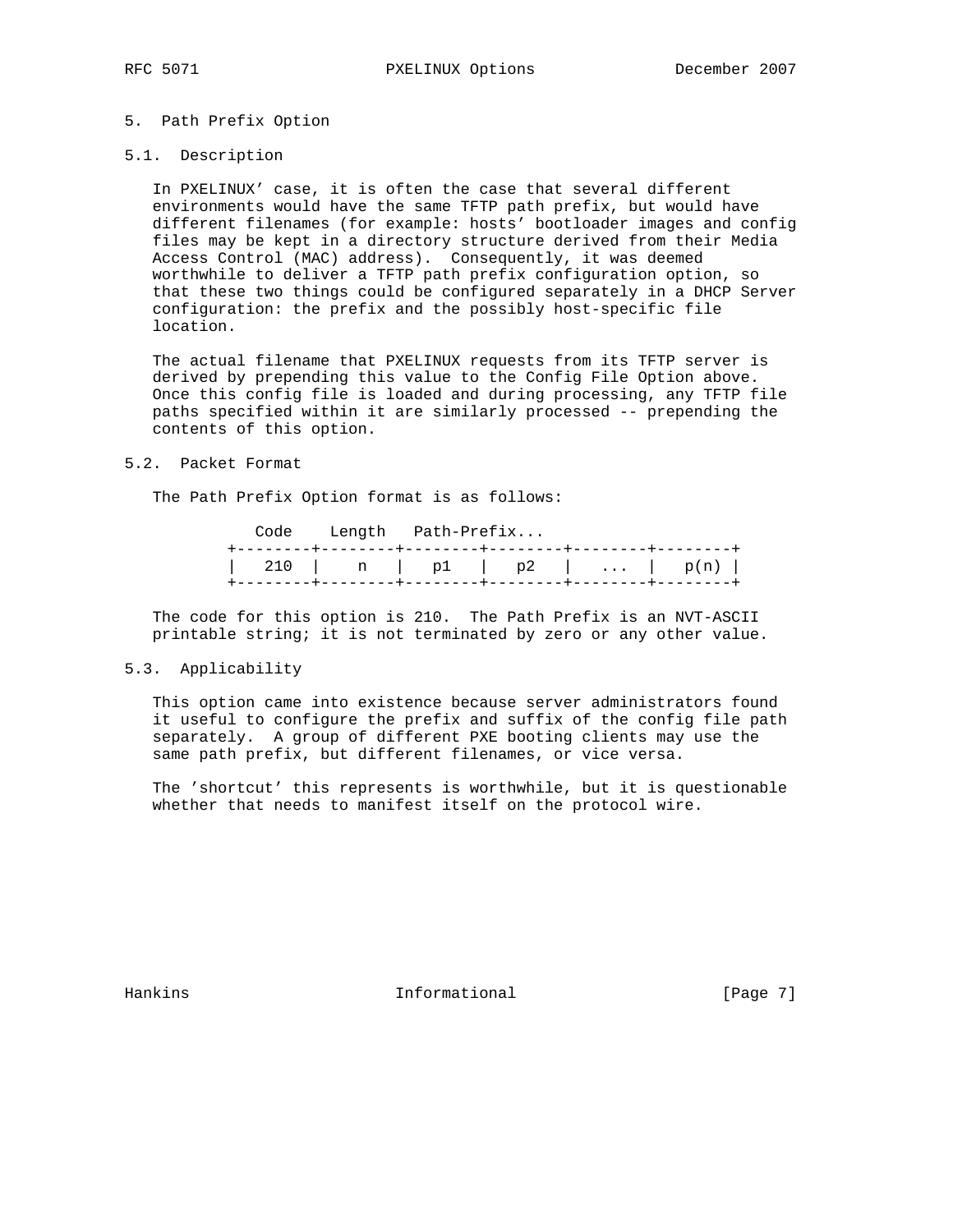It only becomes interesting from a protocol standpoint if other options are adopted that prefix this value as well -- performing a kind of string compression is highly beneficial to the limited available DHCP option space.

 But it's clearly inapplicable to any current use of, e.g., the FILENAME header contents or the DHCP Boot File Name option (#67). Use of these fields is encoded on firmware of thousands of devices that can't or are not likely to be upgraded. Altering any behaviour here is likely to cause severe compatibility problems.

 Although compression of the TFTP-loaded configuration file contents is not a compelling factor, contrived configurations using these values may also exist: where each of a large variety of different clients load the same configuration file, with the same contents, but due to a differently configured path prefix actually load different images. Whether this sort of use is truly needed remains unproven.

5.4. Response to RFC 3942

The code 210 will be adopted for this purpose.

## 5.5. Client and Server Behaviour

 The Path Prefix option MUST be supplied by the DHCP server if it appears on the Parameter Request List, but MUST also be supplied if the server administrator believed it would later be useful to the client (such as because the server is configured to offer a second stage boot image that they know will make use of it). The option MUST NOT be supplied if no value has been configured for it, or if a value of zero length has been configured.

 The DHCP client MUST only cache this option in a location where the second-stage bootloader may access it.

 The second-stage bootloader MUST prepend this option's value, if any, to the contents of the ConfigFile option prior to obtaining the resulting value via TFTP, or the default 'Config File Search Path', which the second-stage bootloader iterates in the absence of a Config File Option. The client MAY prepend the value to other configuration directives within that file once it has been loaded. The client MUST NOT prepend this option's value to any other DHCP option contents or field, unless explicitly stated in a document describing that option or field.

Hankins 1nformational [Page 8]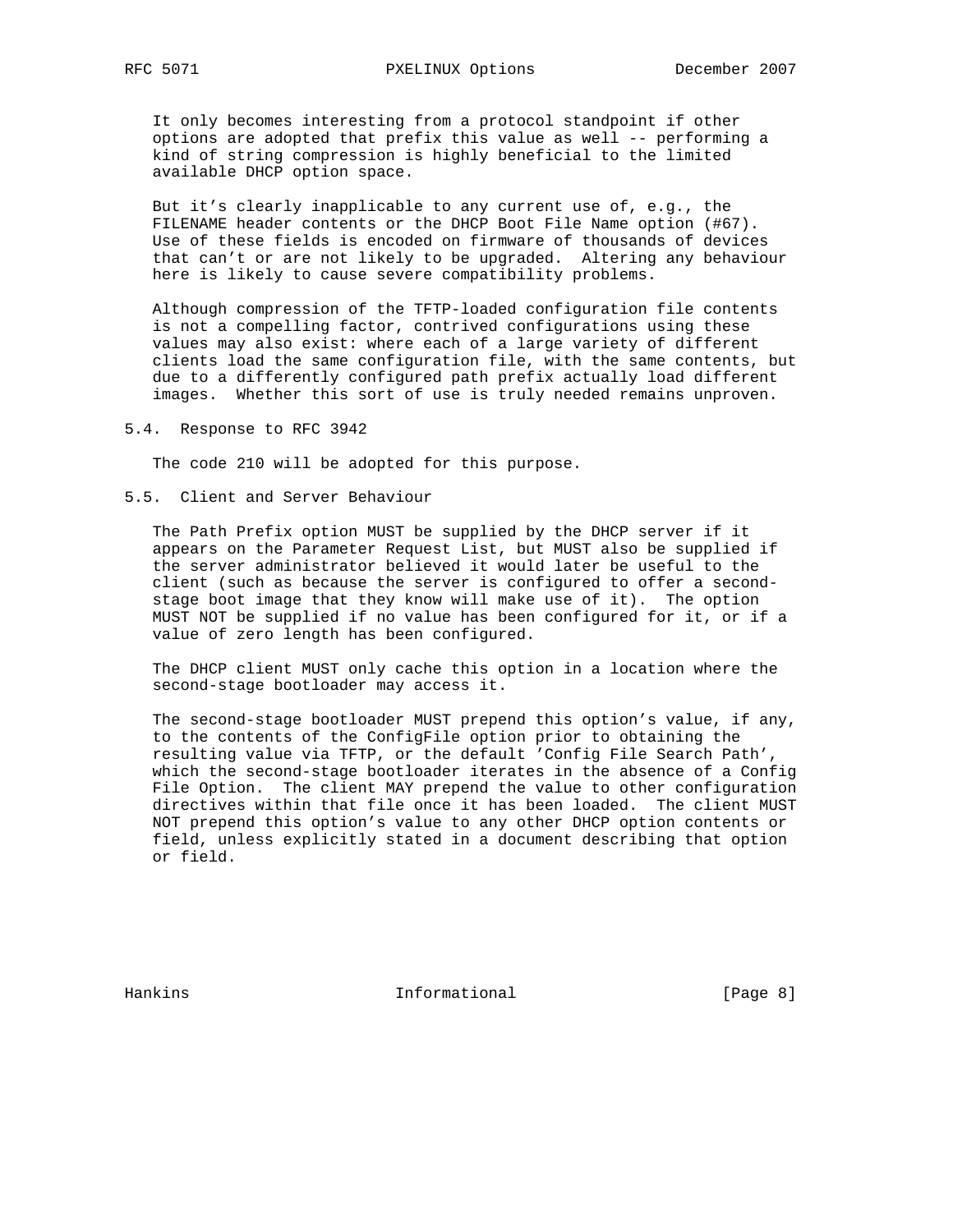# 6. Reboot Time Option

### 6.1. Description

 Should PXELINUX be executed, and then for some reason, be unable to reach its TFTP server to continue bootstrapping, the client will, by default, reboot itself after 300 seconds have passed. This may be too long, too short, or inappropriate behaviour entirely, depending on the environment.

 By configuring a non-zero value in this option, admins can inform PXELINUX of which specific timeout is desired. The client will reboot itself if it fails to achieve its configured network resources within the specified number of seconds.

 This reboot will run through the system's normal boot-time execution path, most likely leading it back to PXE and therefore PXELINUX. So, in the general case, this is akin to returning the client to the DHCP INIT state.

 By configuring zero, the feature is disabled, and instead the client chooses to remove itself from the network and wait indefinitely for operator intervention.

 It should be stressed that this is in no way related to configuring a lease time. The perceived transition to INIT state is due to client running state -- reinitializing itself -- not due to lease timer activity. That is, it is not safe to assume that a PXELINUX client will abandon its lease when this timer expires.

# 6.2. Packet Format

The Reboot Time Option format is as follows:

|  |  | Code Length |                       |             |  |  |
|--|--|-------------|-----------------------|-------------|--|--|
|  |  |             | 211 $\vert$ 4 $\vert$ | Reboot Time |  |  |
|  |  |             |                       |             |  |  |

 The code for this option is 211. The length is always four. The Reboot Time is a 32-bit (4 byte) integer in network byte order.

Hankins 1nformational [Page 9]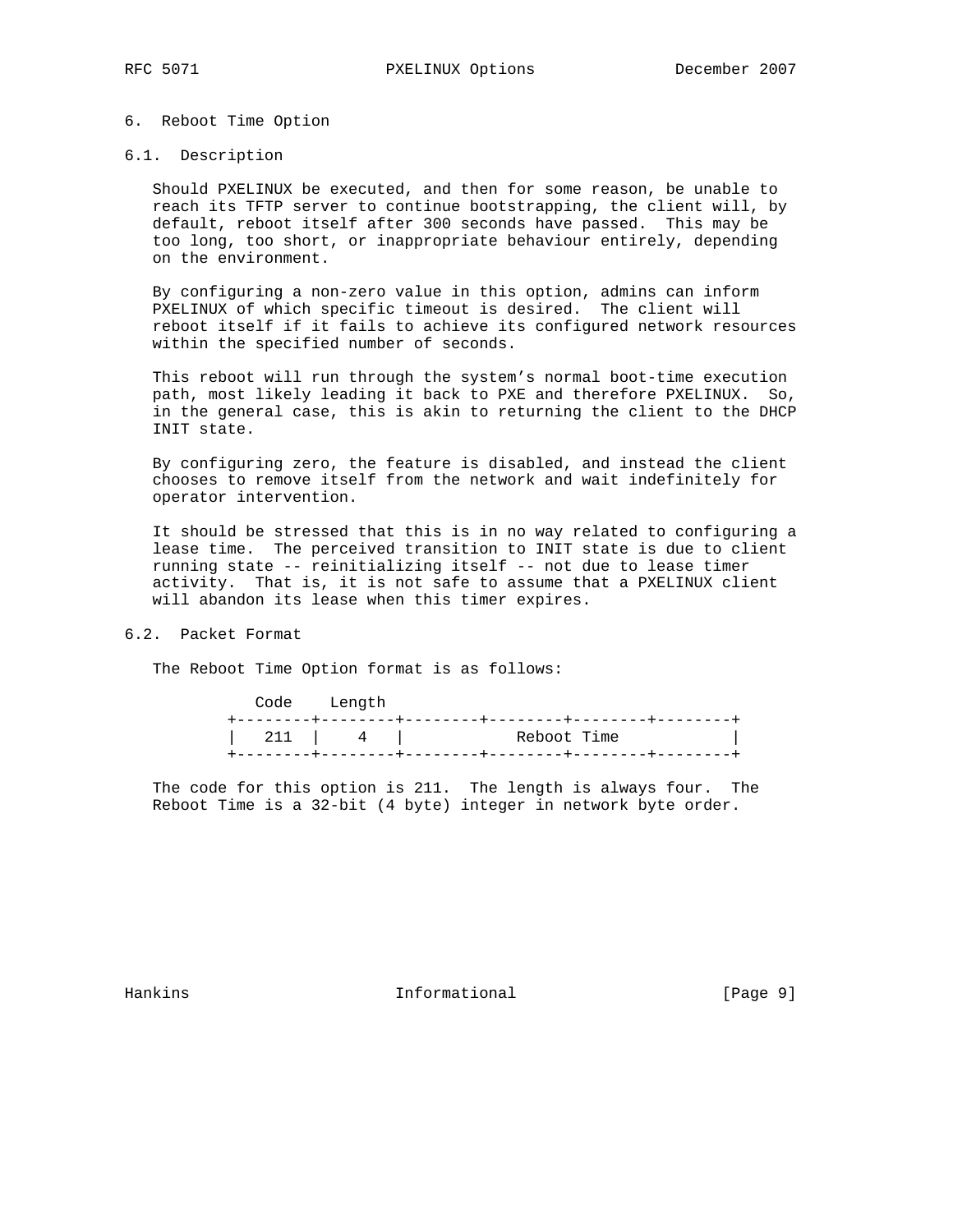# 6.3. Applicability

 Any network bootstrap program in any sufficiently complex networking environment could conceivably enter into such a similar condition, either due to having its IP address stolen out from under it by a rogue client on the network, by being moved between networks where its PXE-derived DHCP lease is no longer valid, or any similar means.

 It seems desirable for any network bootstrap agent to implement an ultimate timeout for it to start over.

 The client may, for example, get different working configuration parameters from a different DHCP server upon restarting.

6.4. Response to RFC 3942

The code 211 will be adopted for this purpose.

### 6.5. Client and Server Behaviour

 The Reboot Time Option MUST be supplied by the DHCP server if it appears on the Parameter Request List, but MUST also be supplied if the server administrator believed it would later be useful to the client (such as because the server is configured to offer a second stage boot image that they know will make use of it). The option MUST NOT be supplied if no value has been configured for it, or if it contains a value of zero length.

 The DHCP client MUST only cache this option in a location the second stage bootloader may access.

 If the value of this option is nonzero, the second-stage bootloader MUST schedule a timeout: after a number of seconds equal to this option's value have passed, the second-stage bootloader MUST reboot the system, ultimately returning the path of execution back to the first-stage bootloader. It MUST NOT reboot the system once the thread of execution has been passed to the host operating system (at which point, this timeout is effectively obviated).

 If the value of this option is zero, the second-stage bootloader MUST NOT schedule such a timeout at all. Any second-stage bootloader that finds it has encountered excessive timeouts attempting to obtain its host operating system SHOULD disconnect itself from the network to wait for operator intervention, but MAY continue to attempt to acquire the host operating system indefinitely.

Hankins 1nformational [Page 10]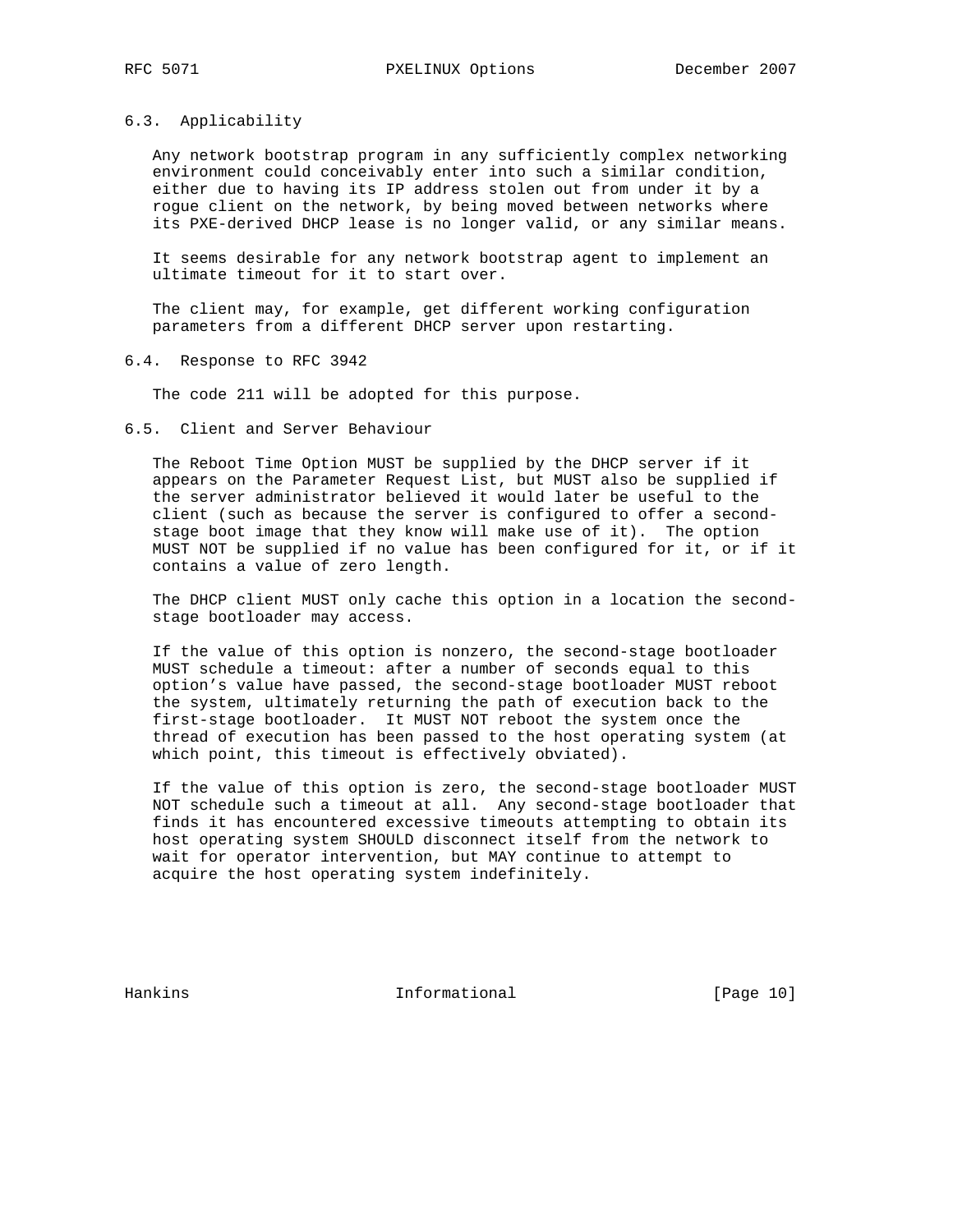7. Specification Conformance

 To conform to this specification, clients and servers MUST implement the Configuration File, Path Prefix, and Reboot Time options as directed.

The MAGIC option MAY NOT be implemented, as it has been deprecated.

8. Security Considerations

 PXE and PXELINUX allow any entity acting as a DHCP server to execute arbitrary code upon a system. At present, no PXE implementation is known to implement authentication mechanisms [7] so that PXE clients can be sure they are receiving configuration information from the correct, authoritative DHCP server.

 The use of TFTP by PXE and PXELINUX also lacks any form of cryptographic signature -- so a 'Man in the Middle' attack may lead to an attacker's code being executed on the client system. Since this is not an encrypted channel, any of the TFTP loaded data may also be exposed (such as in loading a "RAMDISK" image, which contains /etc/passwd or similar information).

 The use of the Ethernet MAC Address as the client's unique identity may allow an attacker who takes on that identity to gain inappropriate access to a client system's network resources by being given by the DHCP server whatever 'keys' are required, in fact, to be the target system (to boot up as though it were the target).

 Great care should be taken to secure PXE and PXELINUX installations, such as by using IP firewalls, to reduce or eliminate these concerns.

 A nearby attacker might feed a "Reboot Time" option value of 1 second to a mass of unsuspecting clients, to effect a Denial Of Service (DoS) upon the DHCP server, but then again it may just as easily supply these clients with rogue second-stage bootloaders that simply transmit a flood of packets.

 This document in and by itself provides no security, nor does it impact existing DCHP security as described in RFC 2131 [3].

9. IANA Considerations

IANA has done the following:

 1. Moved DHCPv4 Option code 208 from 'Tentatively Assigned' to 'Assigned', referencing this document. IANA has marked this same option code, 208, as Deprecated.

Hankins Informational [Page 11]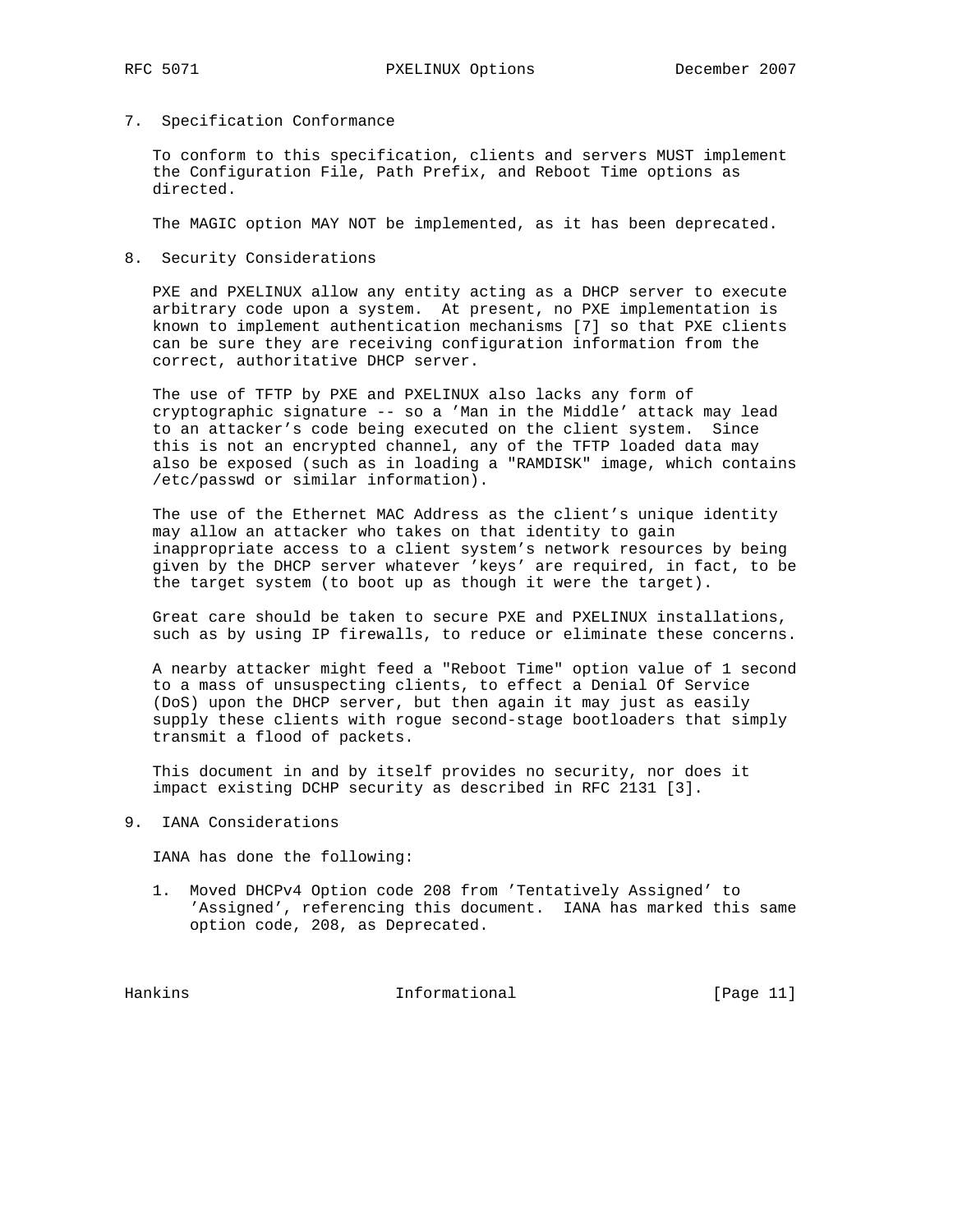- 2. Moved DHCPv4 Option code 209 from 'Tentatively Assigned' to 'Assigned', referencing this document.
- 3. Moved DHCPv4 Option code 210 from 'Tentatively Assigned' to 'Assigned', referencing this document.
- 4. Moved DHCPv4 Option code 211 from 'Tentatively Assigned' to 'Assigned', referencing this document.
- 10. Acknowledgements

 These options were designed and implemented for the PXELINUX project by H. Peter Anvin, and he was instrumental in producing this document. Shane Kerr has also provided feedback that has improved this document.

## 11. References

- 11.1. Normative References
	- [1] Postel, J. and J. Reynolds, "Telnet Protocol Specification", STD 8, RFC 854, May 1983.
	- [2] Bradner, S., "Key words for use in RFCs to Indicate Requirement Levels", BCP 14, RFC 2119, March 1997.
	- [3] Droms, R., "Dynamic Host Configuration Protocol", RFC 2131, March 1997.
	- [4] Alexander, S. and R. Droms, "DHCP Options and BOOTP Vendor Extensions", RFC 2132, March 1997.
	- [5] Droms, R., "Procedures and IANA Guidelines for Definition of New DHCP Options and Message Types", BCP 43, RFC 2939, September 2000.
- 11.2. Informative References
	- [6] Sollins, K., "The TFTP Protocol (Revision 2)", STD 33, RFC 1350, July 1992.
	- [7] Droms, R. and W. Arbaugh, "Authentication for DHCP Messages", RFC 3118, June 2001.
	- [8] Volz, B., "Reclassifying Dynamic Host Configuration Protocol version 4 (DHCPv4) Options", RFC 3942, November 2004.

Hankins Informational [Page 12]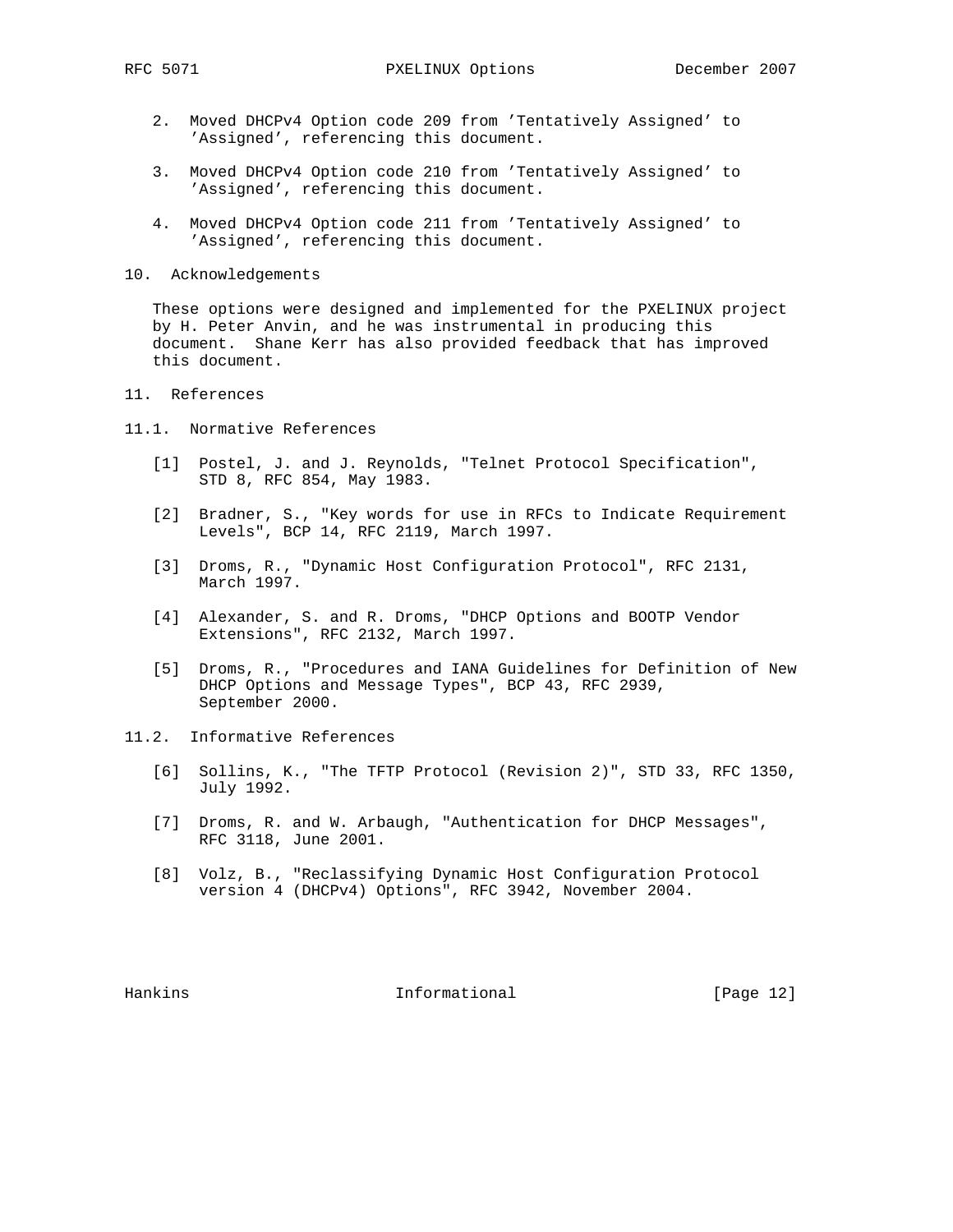Author's Address

 David W. Hankins Internet Systems Consortium, Inc. 950 Charter Street Redwood City, CA 94063 US

 Phone: +1 650 423 1307 EMail: David\_Hankins@isc.org

Hankins 10 Informational [Page 13]